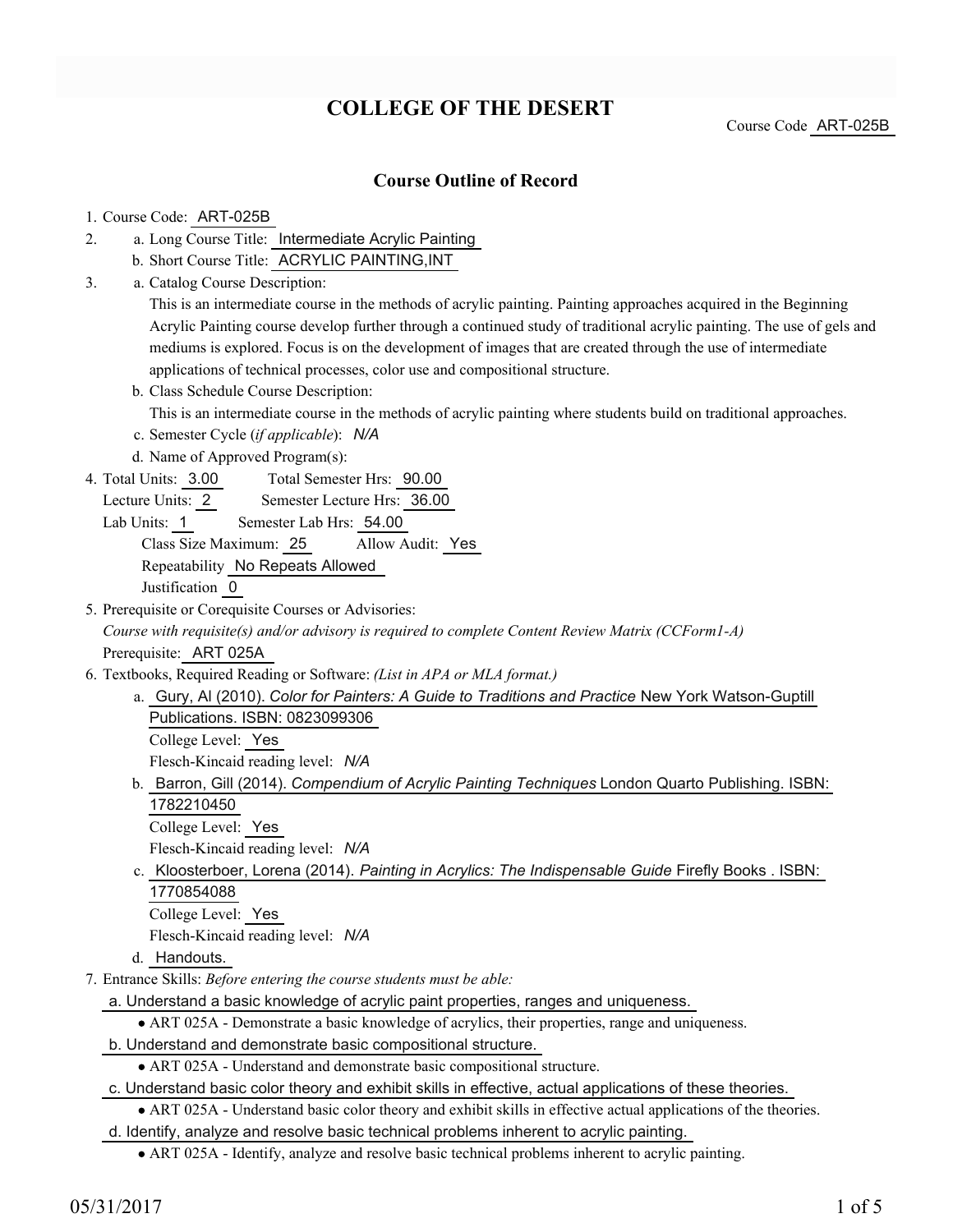e. Demonstrate basic understanding of historical aspects of acrylic painting and some issues of concern to viewers and makers of contemporary works.

ART 025A - Demonstrate basic understanding of the historical aspects of acrylic painting and some issues of concern to viewers and makers of contemporary works.

f. Objectively analyze and assess their own work as well as work of others.

- ART 025A Objectively analyze and assess their own work as well as the work of others.
- 8. Course Content and Scope:

#### Lecture:

- 1. Historical painting issues:
	- 1. Content, style and media applications of painting from the Renaissance to Post Modern Art on an intermediate level
- 2. Conceptual approaches in the image making process:
	- 1. Material object oriented subject matter vs. content based works
- 3. Review of traditional acrylic paint use and its properties.
- 4. Review mediums, varnishes and gels
- 5. Intermediate to advanced technical applications:
	- 1. Impasto
	- 2. Scumbling
	- 3. Classic glazing
	- 4. Sgraffito
- 6. Experimental grounds and supports:
	- 1. Sand
	- 2. Stucco
	- 3. Shaped canvases
- 7. Intermediate compositional structure, analysis and applications:
	- 1. Color theory study to include split complements and tetradics.
	- 2. Color mixing to include transparent glazed color
- 8. Thematic Series painting format.

Lab: *(if the "Lab Hours" is greater than zero this is required)*

1. Historical painting issues:

- 1. Content, style and media applications of painting from the Renaissance to Post Modern Art on an intermediate level
- 2. Conceptual approaches in the image making process:
	- 1. Material object oriented subject matter vs. content based works
- 3. Review of traditional acrylic paint use and its properties.
- 4. Review mediums, varnishes and gels
- 5. Intermediate to advanced technical applications:
	- 1. Impasto
	- 2. Scumbling
	- 3. Classic glazing
	- 4. Sgraffito
- Experimental grounds and supports: 6.
	- 1. Sand
	- 2. Stucco
	- 3. Shaped canvases
- 7. Intermediate compositional structure, analysis and applications:
	- 1. Color theory study to include split complements and tetradics.
	- 2. Color mixing to include transparent glazed color
- 8. Thematic Series painting format.

9. Course Student Learning Outcomes: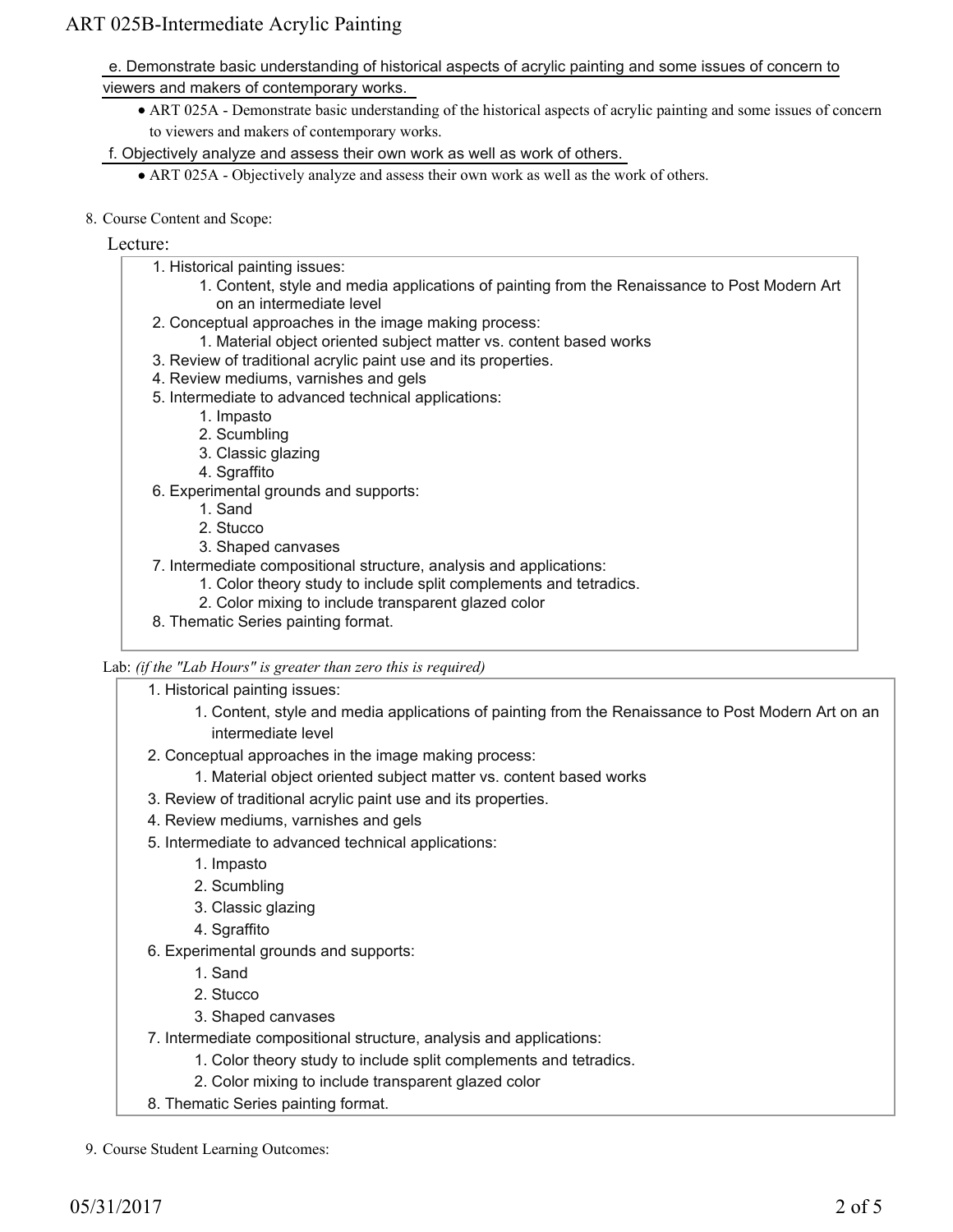1.

Identify and create acrylic paintings with traditional intermediate level applications.

2.

Produce acrylic paintings that embody intermediate color theory and compositional structure.

3.

Identify, analyze and evaluate acrylic paintings in a verbal critique on an intermediate level.

4.

Create, display and verbally defend a group of thematic acrylic paintings.

10. Course Objectives: Upon completion of this course, students will be able to:

a. Demonstrate intermediate acrylic painting skills including properties and ranges of use from traditional to beginning experimental applications.

b. Understand and utilize intermediate color theory applications in intermediate compositional structure.

c. On an intermediate, independent level, identify, analyze and resolve intermediate technical problems inherent to acrylic painting.

d. Present ideas and completed works of art in a professional format both visually and verbally on an intermediate level.

e. Utilize critical thinking skills to develop artwork that is relevant to a personal artistic vision and the technical parameters of selected acrylic painting techniques.

Methods of Instruction: *(Integration: Elements should validate parallel course outline elements)* 11.

- a. Activity
- b. Collaborative/Team
- c. Demonstration, Repetition/Practice
- d. Discussion
- e. Experiential
- f. Individualized Study
- g. Journal
- h. Laboratory
- i. Lecture
- j. Observation
- k. Participation
- l. Self-exploration
- m. Technology-based instruction

#### Other Methods:

1. Audio-Visual presentations. 2. In class viewing of actual art works of other artists and / or field trips.

12. Assignments: (List samples of specific activities/assignments students are expected to complete both in and outside of class.) In Class Hours: 90.00

Outside Class Hours: 72.00

a. In-class Assignments

a. Exercises in Intermediate Pigment Mixing: Apply major principles of color theory to intermediate pigment mixing exercises. Critical discernment of color intervals and relationships of color to color should be exhibited. b. Quick Exercise Paintings: Experiment with a variety of intermediate acrylic painting techniques. Pointillism, wet-in-wet, blending, sgraffito, scumbling, transparent color use and impasto techniques should be utilized. c. Series Paintings: Utilize transparent, opaque and mixed media applications in a minimum of three paintings. A variety of gels, mediums or other additives should be explored.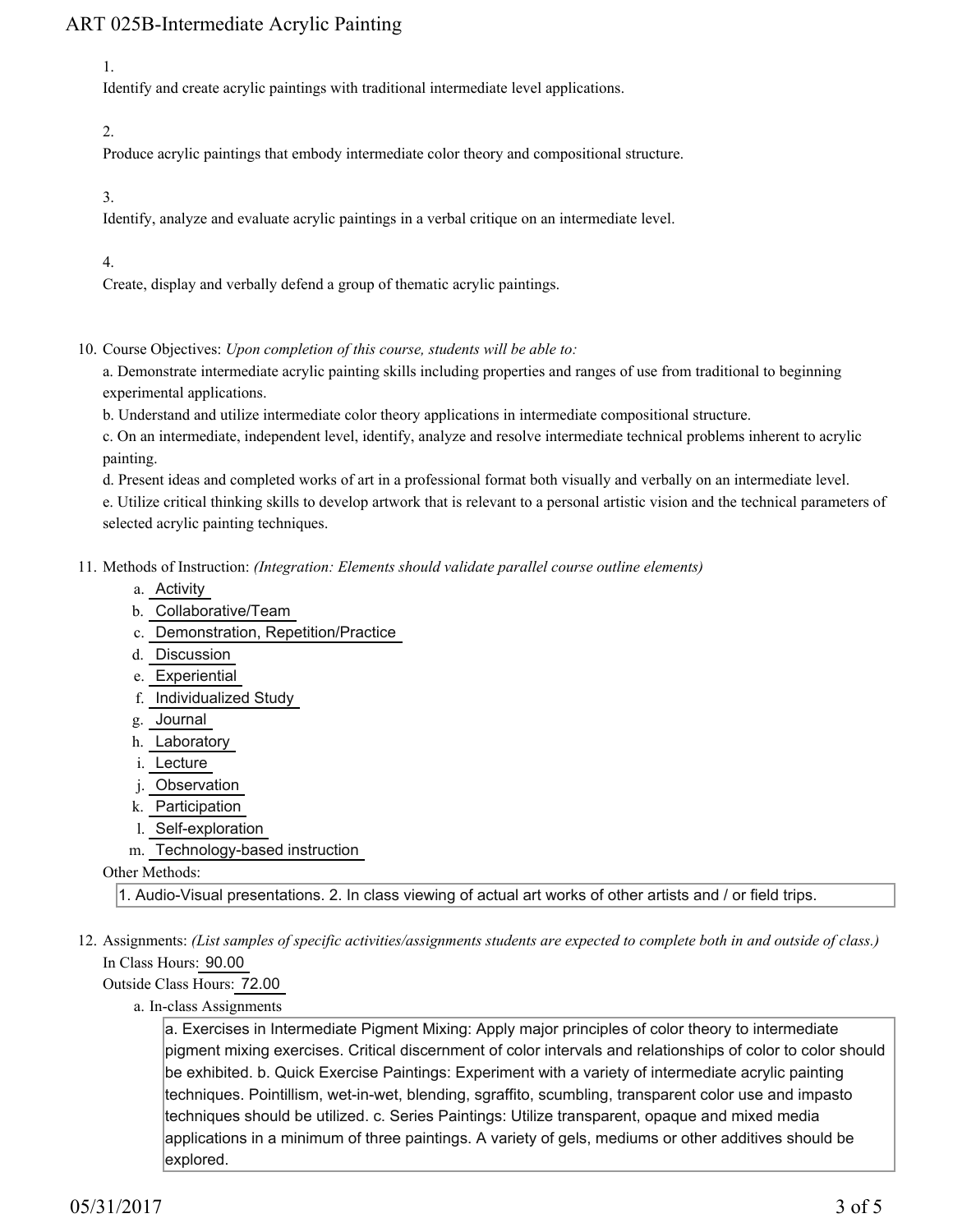#### b. Out-of-class Assignments

Attend a painting exhibit at a museum or gallery. Give a verbal critical review of the exhibit to the class. Articulate both objective, formal considerations as well a subjective viewpoint on an intermediate level.

13. Methods of Evaluating Student Progress: The student will demonstrate proficiency by:

- Critiques
- Guided/unguided journals
- Reading reports
- Laboratory projects
- Field/physical activity observations
- Presentations/student demonstration observations
- Group activity participation/observation
- Product/project development evaluation
- Mid-term and final evaluations
- Student participation/contribution
- 14. Methods of Evaluating: Additional Assessment Information:

15. Need/Purpose/Rationale -- All courses must meet one or more CCC missions.

PO-GE C3 – Arts, Humanities, and Culture

Communicate effectively in many different situations involving diverse people and viewpoints.

 Analyze the variety of forms of expression and how those are used to communicate social, cultural, and personal ideas, feelings, and concepts;

| Show how and why the visual and performing arts are unique and how inherent meaning in the arts transcends |  |  |  |  |  |  |
|------------------------------------------------------------------------------------------------------------|--|--|--|--|--|--|
| written and verbal communication;                                                                          |  |  |  |  |  |  |

 Effectively communicate and express themselves and make themselves understood through visual, auditory, tactile, and symbolic means.

Connect knowledge of self and society to larger cultural contexts.

IO - Aesthetics

Apply and relate theories of aesthetics to everyday life.

Utilize the creative process to explain universal values such as beauty and truth.

Apply imagination to artistic expression.

Value appearance in terms of how pleasing it is in movement, form, and function.

16. Comparable Transfer Course

| <b>University System</b> | <b>Campus</b> | <b>Course Number</b> | <b>Course Title</b> | <b>Catalog Year</b> |
|--------------------------|---------------|----------------------|---------------------|---------------------|
|--------------------------|---------------|----------------------|---------------------|---------------------|

17. Special Materials and/or Equipment Required of Students:

Paper, canvas board, un-stretched canvas, stretched canvas, masonite, assorted acrylic paints, gesso, mediums as called for (gloss, matte and/or gel), palette, brushes, palette knife, basic drawing implements.

Required Material? <sup>18.</sup> Materials Fees:

**Material or Item Cost Per Unit Total Cost** 

19. Provide Reasons for the Substantial Modifications or New Course:

Periodic review.

a. Cross-Listed Course *(Enter Course Code)*: *N/A* b. Replacement Course *(Enter original Course Code)*: *N/A* 20.